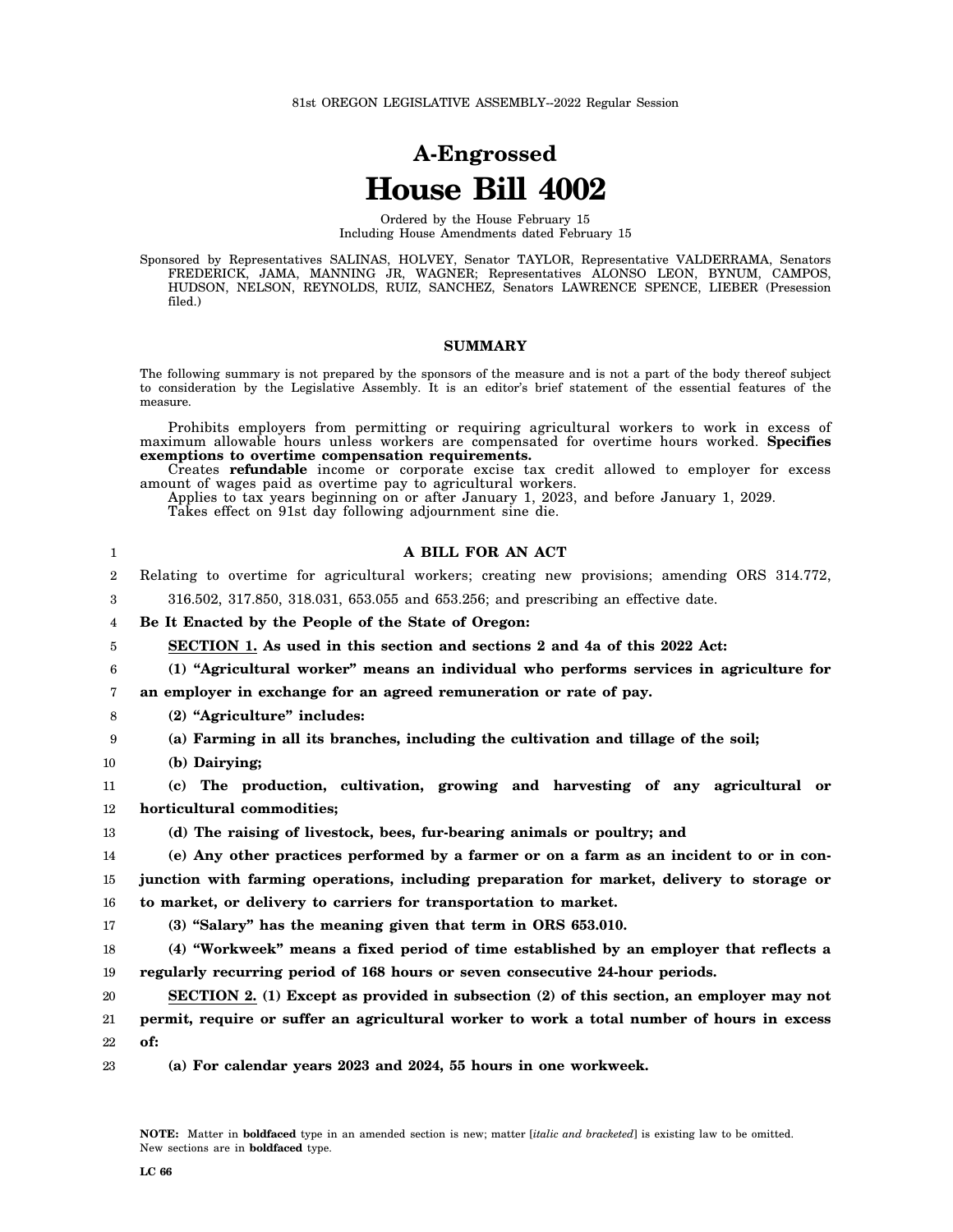1 2 3 4 5 6 7 8 9 10 11 12 13 14 15 16 17 18 19 20 21 22 23 24 25 26 27 28 29 30 31 32 33 34 35 36 37 38 39 40 41 42 43 44 45 **(b) For calendar years 2025 and 2026, 48 hours in one workweek. (c) For calendar year 2027 and each year thereafter, 40 hours in one workweek. (2) An employer may permit, require or suffer an agricultural worker to work more than the maximum allowable hours in one workweek provided under subsection (1) of this section if the employer compensates the agricultural worker at one and one-half times the worker's regular rate of pay for each overtime hour or portion of an hour that the worker works in excess of the maximum allowable hours. (3)(a) For purposes of this section, a workweek may begin on any day of the week and at any hour of the day and need not coincide with a calendar week. (b) An employer may change the beginning of an agricultural worker's workweek if the change is intended to be permanent and is not designed to evade overtime requirements. (4) A claim for a violation of this section may be made under ORS 653.055. SECTION 3.** Section 2 of this 2022 Act is amended to read: **Sec. 2.** (1) Except as provided in subsection (2) of this section, an employer may not permit, require or suffer an agricultural worker to work a total number of hours in excess of[*:*] [*(a) For calendar years 2023 and 2024, 55 hours in one workweek.*] [*(b) For calendar years 2025 and 2026, 48 hours in one workweek.*] [*(c) For calendar year 2027 and each year thereafter,*] 40 hours in one workweek. (2) An employer may permit, require or suffer an agricultural worker to work more than [*the maximum allowable*] **40** hours in one workweek [*provided under subsection (1) of this section*] if the employer compensates the agricultural worker at one and one-half times the worker's regular rate of pay for each overtime hour or portion of an hour that the worker works in excess of [*the maximum allowable*] **40** hours. (3)(a) For purposes of this section, a workweek may begin on any day of the week and at any hour of the day and need not coincide with a calendar week. (b) An employer may change the beginning of an agricultural worker's workweek if the change is intended to be permanent and is not designed to evade overtime requirements. (4) A claim for a violation of this section may be made under ORS 653.055. **SECTION 4. The amendments to section 2 of this 2022 Act by section 3 of this 2022 Act become operative on January 1, 2027. SECTION 4a. The provisions of section 2 of this 2022 Act relating to overtime compensation requirements for agricultural workers do not apply to: (1) An individual described in ORS 653.020 (1). (2) An individual employed in agriculture whose principal duties are administrative, executive or professional work and who: (a) Performs predominantly intellectual, managerial or creative tasks; (b) Exercises discretion and independent judgment; and (c) Earns a salary and is paid on a salary basis. SECTION 5.** ORS 653.055 is amended to read: 653.055. (1) Any employer who pays an employee less than the wages to which the employee is entitled under ORS 653.010 to 653.261 **or section 2 of this 2022 Act** is liable to the employee affected: (a) For the full amount of the wages, less any amount actually paid to the employee by the employer; and (b) For civil penalties provided in ORS 652.150.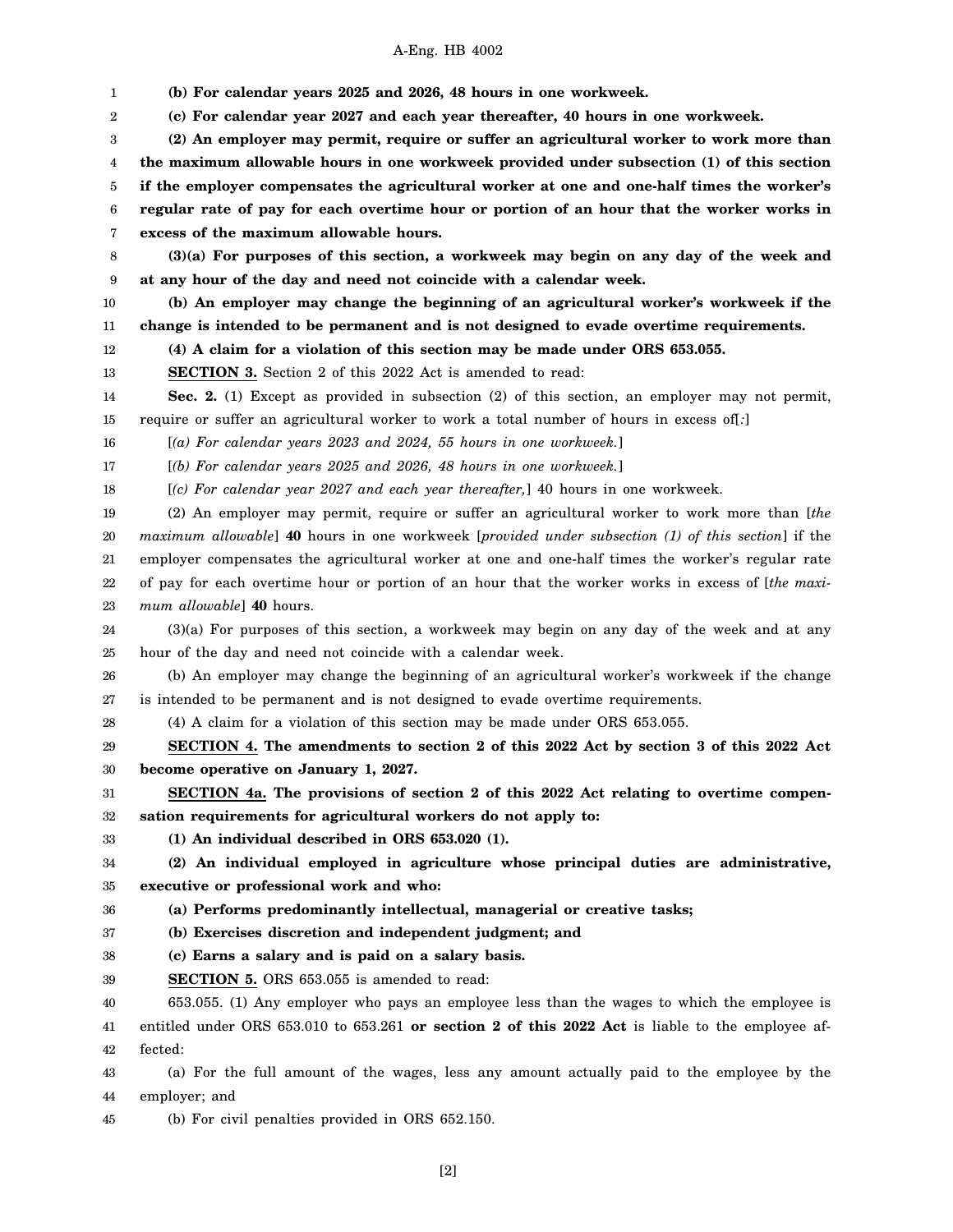1 2 3 (2) Any agreement between an employee and an employer to work at less than the wage rate required by ORS 653.010 to 653.261 **or section 2 of this 2022 Act** is no defense to an action under subsection (1) of this section.

4 5 6 7 8 9 10 11 12 (3) The Commissioner of the Bureau of Labor and Industries has the same powers and duties in connection with a wage claim based on ORS 653.010 to 653.261 **and section 2 of this 2022 Act** as the commissioner has under ORS 652.310 to 652.445 and in addition the commissioner may, without the necessity of assignments of wage claims from employees, initiate suits against employers to enjoin future failures to pay required minimum wages or overtime pay and to require the payment of minimum wages and overtime pay due employees but not paid as of the time of the filing of suit. The commissioner may join in a single proceeding and in one cause of suit any number of wage claims against the same employer. If the commissioner does not prevail in such action, the commissioner shall pay all costs and disbursements from the Bureau of Labor and Industries Account.

13 14 (4) The court may award reasonable attorney fees to the prevailing party in any action brought by an employee under this section.

15

**SECTION 6.** ORS 653.256 is amended to read:

16 17 18 19 20 653.256. (1) In addition to any other penalty provided by law, the Commissioner of the Bureau of Labor and Industries may assess a civil penalty not to exceed \$1,000 against any person that willfully violates ORS 653.025, 653.030, 653.045, 653.050, 653.060, 653.261, 653.265, 653.606, 653.611, 653.616, 653.621, 653.626, 653.631 or 653.636 or section 5, chapter 537, Oregon Laws 2015, **or section 2 of this 2022 Act** or any rule adopted thereunder.

21 22 23 (2) In addition to any other penalty provided by law, the commissioner may assess a civil penalty not to exceed \$1,000 against any person that intentionally violates ORS 653.077 or any rule adopted thereunder.

24 25 (3) Civil penalties authorized by this section shall be imposed in the manner provided in ORS 183.745.

26 27 28 (4)(a) All sums collected as penalties under this section shall be first applied toward reimbursement of costs incurred in determining the violations, conducting hearings under this section and addressing and collecting the penalties.

29 30 31 32 (b) The remainder, if any, of the sums collected as penalties under subsection (1) of this section shall be paid over by the commissioner to the Department of State Lands for the benefit of the Common School Fund of this state. The department shall issue a receipt for the money to the commissioner.

33 34 35 36 (c) The remainder, if any, of the sums collected as penalties under subsection (2) of this section shall be paid over by the commissioner to the Department of Human Services for the benefit of the Breastfeeding Mother Friendly Employer Project. The department shall issue a receipt for the moneys to the commissioner.

37 38 **SECTION 7. Sections 8 to 11 of this 2022 Act are added to and made a part of ORS chapter 315.**

39

**SECTION 8. (1) As used in this section and sections 9 and 10 of this 2022 Act:**

40 **(a) "Agricultural worker" has the meaning given that term in section 1 of this 2022 Act.**

41 42 43 **(b) "Eligible employer" means an employer doing business in 2017 North American Industry Classification System code 111, crop production, or code 112, animal production and aquaculture.**

44 45 **(c) "Full-time equivalent employee" means an employee or a combination of employees that perform at least 2,080 hours of work for an employer in a calendar year.**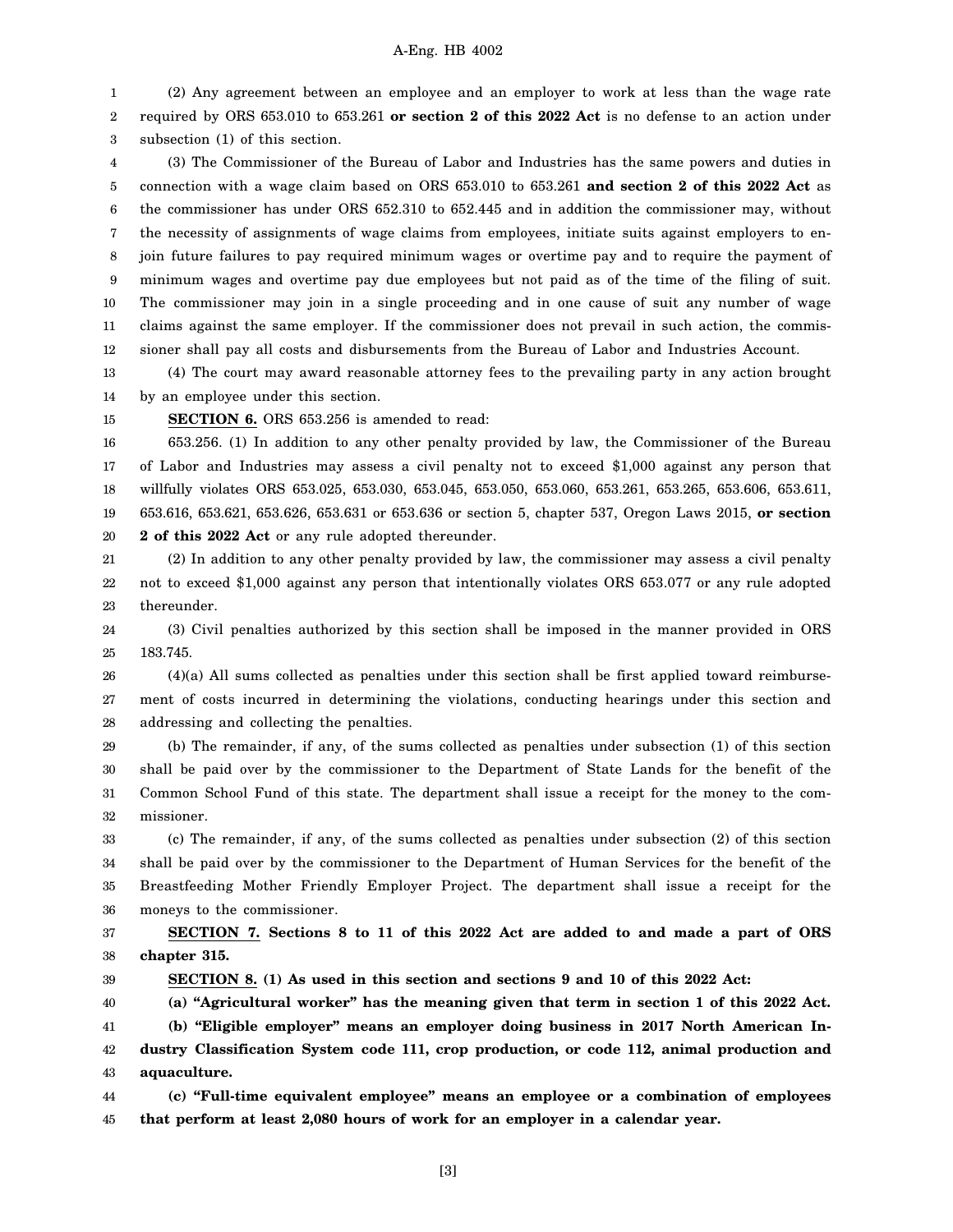1 2 3 4 5 6 **(2)(a) A credit against taxes that are otherwise due under ORS chapter 316 or, if the taxpayer is a corporation, under ORS chapter 317 or 318 is allowed for overtime compensation paid by an eligible employer to agricultural workers on an hourly basis. The amount of the credit shall equal a percentage of the actual excess paid to agricultural workers during the calendar year in which the tax year begins, as determined under section 9 of this 2022 Act.**

7 8 9 10 **(b) A labor contractor licensed under ORS 658.410 may not claim a credit under this section. An eligible employer may claim a credit under this section for wages paid to workers recruited, solicited, supplied or employed by a labor contractor on behalf of the eligible employer.**

11 12 13 14 **(3) Prior to claiming the credit allowed under this section, a taxpayer is required to receive written certification from the Department of Revenue stating that the taxpayer is an eligible employer and indicating the maximum amount of credit for which the taxpayer is eligible for the calendar year, as provided in section 10 of this 2022 Act.**

15 **(4) If the amount allowable:**

16 17 18 19 20 21 **(a) As a credit under this section against taxes imposed under ORS chapter 316, when added to the sum of the amounts allowable as payment of tax under ORS 316.187 or 316.583, other tax prepayment amounts and other refundable credit amounts, exceeds the taxes imposed by ORS chapters 314 and 316 for the tax year after application of any nonrefundable credits allowable for purposes of ORS chapter 316 for the tax year, the amount of the excess shall be refunded to the taxpayer as provided in ORS 316.502.**

22 23 24 25 26 27 **(b) As a credit under this section against taxes imposed under ORS chapter 317 or 318, when added to the sum of the amount of estimated tax paid under ORS 314.515 and any other tax prepayment amounts, exceeds the taxes imposed by ORS chapters 314 and 317 for the tax year (reduced by any nonrefundable credits allowable for purposes of ORS chapter 317 for the tax year), the amount of the excess shall be refunded to the taxpayer as provided in ORS 314.415.**

28 29 30 31 **(5) If a change in the taxable year of the taxpayer occurs as described in ORS 314.085, or if the Department of Revenue terminates the taxpayer's taxable year under ORS 314.440, the credit allowed under this section shall be prorated or computed in a manner consistent with ORS 314.085.**

32 33 34 **(6) The Department of Revenue shall adopt rules for the purposes of sections 8 to 11 of this 2022 Act, including policies and procedures for certifying taxpayers as eligible for the credit allowed under this section as required in section 10 of this 2022 Act.**

35 36 37 38 **SECTION 9. (1) The amount of credit allowed under section 8 of this 2022 Act shall be equal to a percentage of the additional wages paid as overtime pay to agricultural workers by an eligible employer, in excess of regular pay, as set forth in subsections (2) and (3) of this section.**

39 40 **(2) If during the calendar year the taxpayer employs more than 25 full-time equivalent employees, the following percentages shall apply:**

41 **(a) 60 percent of excess wages paid in calendar year 2023 or 2024.**

42 **(b) 45 percent of excess wages paid in calendar year 2025.**

43 **(c) 30 percent of excess wages paid in calendar year 2026.**

44 **(d) 15 percent of excess wages paid in calendar year 2027 or 2028.**

45 **(3) If during the calendar year the taxpayer employs 25 or fewer fulltime equivalent em-**

[4]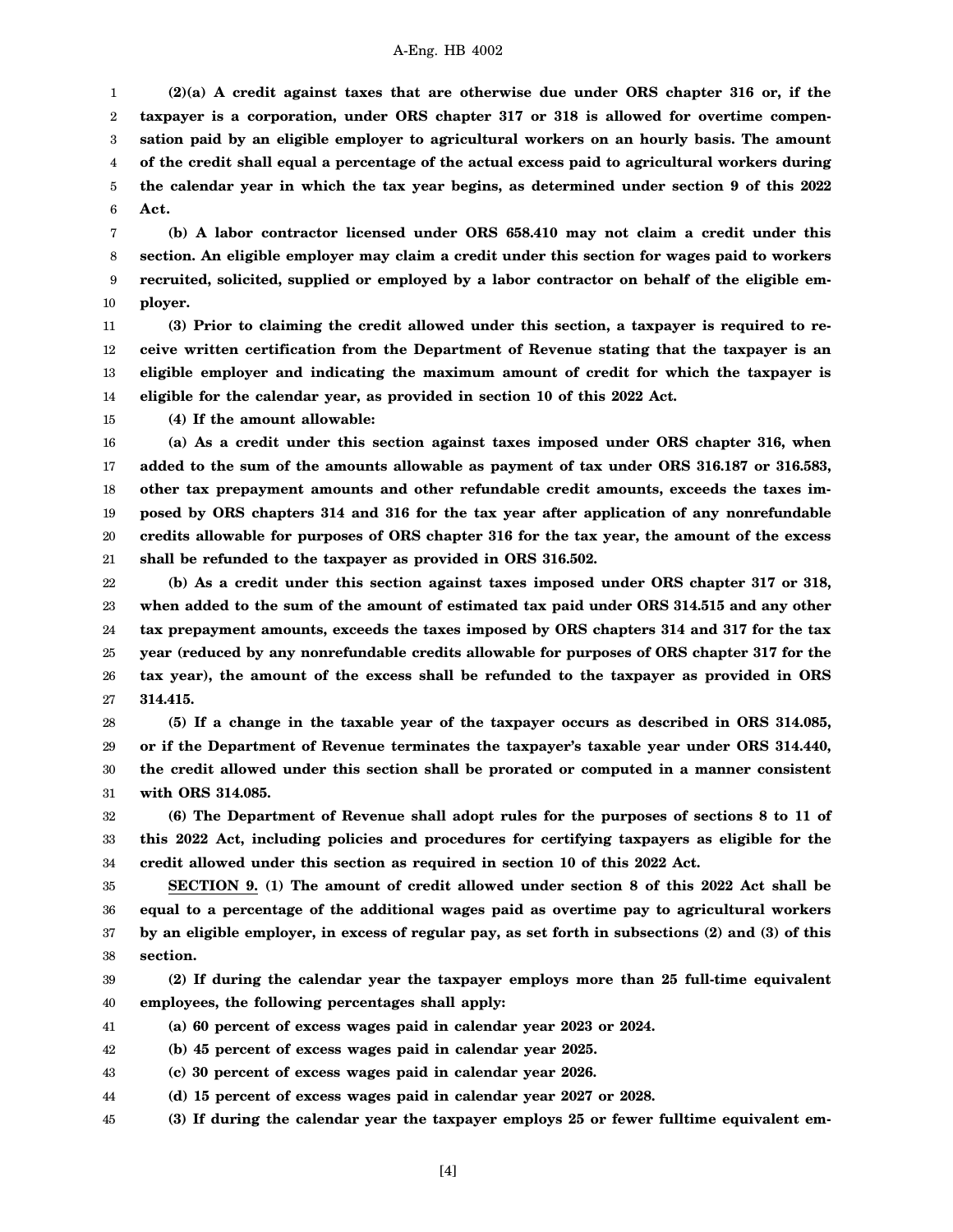1 **ployees, the following percentages shall apply:**

2 **(a) 75 percent of excess wages paid in calendar year 2023 or 2024.**

3 **(b) 60 percent of excess wages paid in calendar year 2025.**

4 **(c) 45 percent of excess wages paid in calendar year 2026.**

5 **(d) 30 percent of excess wages paid in calendar year 2027.**

6 **(e) 15 percent of excess wages paid in calendar year 2028.**

7 8 9 10 11 **SECTION 10. (1) In order to obtain certification from the Department of Revenue for a tax credit allowed under section 8 of this 2022 Act, a taxpayer shall submit to the department an application for certification under this section. The application shall be made in the form and manner prescribed by the department and must be submitted by the taxpayer no later than January 31 following the calendar year for which the taxpayer seeks credit.**

12 13 **(2) The taxpayer must include with the application required under this section the following:**

14

**(a) The address and tax identification number of the taxpayer.**

15 16 17 18 **(b) A statement by the taxpayer of the overtime hours worked and overtime wages paid, on an hourly basis, to each agricultural worker employed by the taxpayer and the amount of overtime wages paid on or behalf of the taxpayer as compensation to agricultural workers during the calendar year.**

19 20 21 **(c) The number of the license issued under ORS 658.410 to any labor contractor used to recruit, solicit, supply or employ workers on behalf of the taxpayer, or other permit or registration numbers issued to the labor contractor.**

22 23 24 **(d) Any other information required by the department to verify the identity of the taxpayer, the eligibility of the taxpayer for the credit allowed under section 8 of this 2022 Act or the amount of credit allowable to the taxpayer.**

25 26 27 **(3) Upon receipt of an application under this section, the department shall immediately allow an extension, from the next applicable due date, for filing of the taxpayer's income or corporate excise tax return.**

28 29 30 31 32 33 **(4) Not later than August 1 of the year in which the application under subsection (1) of this section is filed, the department shall issue written certification to taxpayers that are eligible to claim the credit under section 8 of this 2022 Act. The certification shall state the maximum amount of credit for which the taxpayer is eligible for the tax year. The credit claimed may not exceed the actual amount of excess paid as overtime wages to agricultural workers during the calendar year by the taxpayer.**

34 35 36 37 38 **SECTION 11. The total amount certified by the Department of Revenue for tax credits for overtime wages under section 8 of this 2022 Act may not exceed \$27 million for all taxpayers for any calendar year. If the department receives applications for the credit sufficient to exceed this amount, the department shall by rule proportionately reduce the amount of certified credits among all taxpayers applying for the credit.**

39 40 **SECTION 12. Section 8 of this 2022 Act applies to tax years beginning on or after January 1, 2023, and before January 1, 2029.**

41

**SECTION 13.** ORS 316.502 is amended to read:

42 43 44 45 316.502. (1) The net revenue from the tax imposed by this chapter, after deducting refunds and amounts described in ORS 285B.630 and 285C.635, shall be paid over to the State Treasurer and held in the General Fund as miscellaneous receipts available generally to meet any expense or obligation of the State of Oregon lawfully incurred.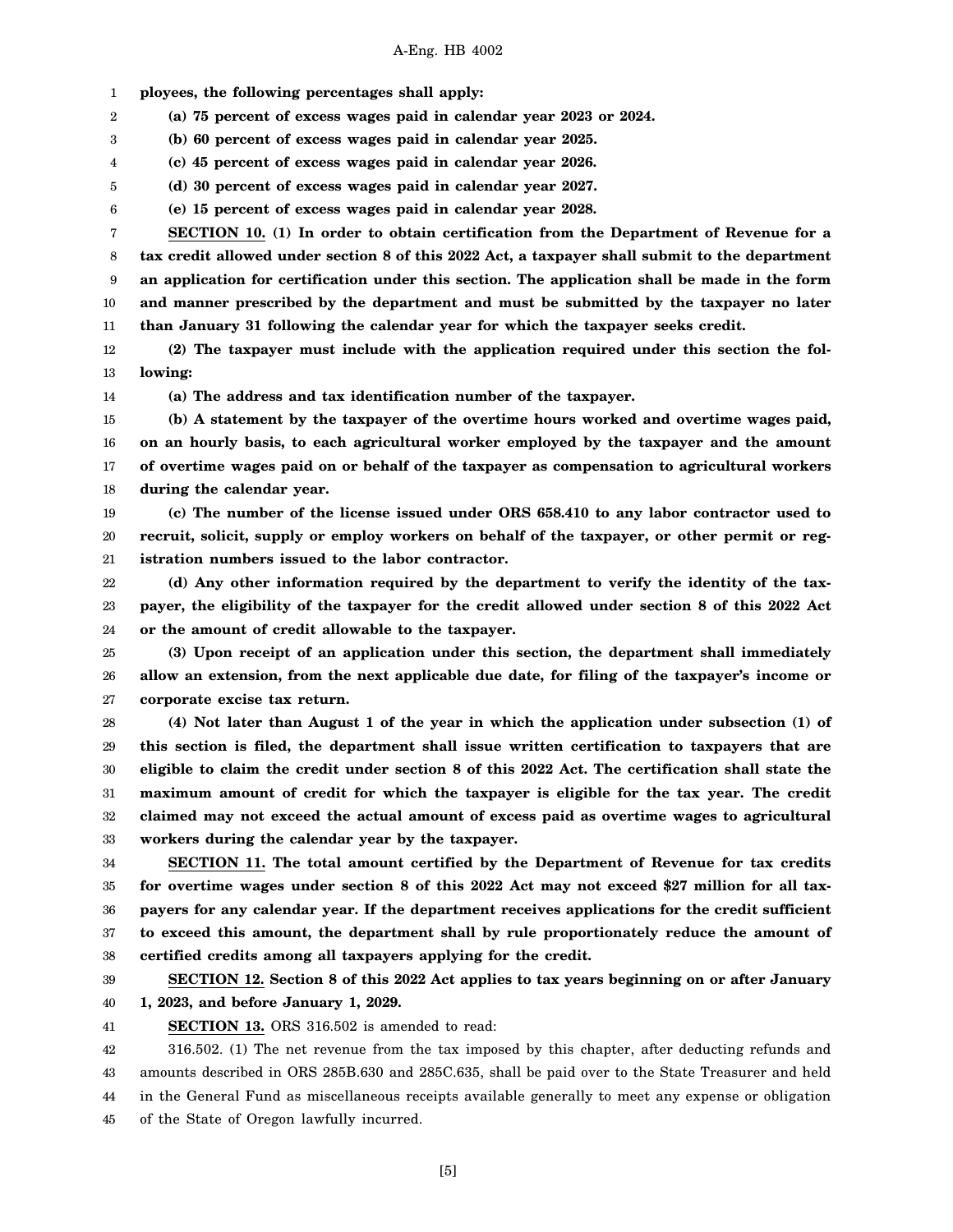1 2 3 4 5 6 7 8 9 10 11 12 13 14 (2) A working balance of unreceipted revenue from the tax imposed by this chapter may be retained for the payment of refunds, but such working balance shall not at the close of any fiscal year exceed the sum of \$1 million. (3) Moneys are continuously appropriated to the Department of Revenue to make: (a) The refunds authorized under subsection (2) of this section; and (b) The refund payments in excess of tax liability authorized under ORS 315.174, 315.262, 315.264, 315.266 and 316.090 and section 3, chapter 589, Oregon Laws 2021**, and section 8 of this 2022 Act**. **SECTION 14.** ORS 317.850 is amended to read: 317.850. **(1)** The net revenue from the tax imposed by this chapter, after deduction of refunds, shall be paid over to the State Treasurer and held in the General Fund as miscellaneous receipts available generally to meet any expense or obligation of the State of Oregon lawfully incurred. **(2)** A working balance of unreceipted revenue from the tax imposed by this chapter may be retained for the payment of refunds, but such working balance shall not at the close of any fiscal year

15 exceed the sum of \$500,000.

16

17

**(3) Moneys are continuously appropriated to the Department of Revenue to make:**

**(a) The refunds authorized under subsection (2) of this section; and**

18 19 **(b) The refund payments in excess of tax liability authorized under section 8 of this 2022 Act.**

20

**SECTION 15.** ORS 314.772 is amended to read:

21 22 23 24 314.772. (1) Except as provided in ORS 314.766 (5)(b), the tax credits allowed or allowable to a C corporation for purposes of ORS chapter 317 or 318 shall not be allowed to an S corporation. The business tax credits allowed or allowable for purposes of ORS chapter 316 shall be allowed or are allowable to the shareholders of the S corporation.

25 26 27 28 29 30 (2) In determining the tax imposed under ORS chapter 316, as provided under ORS 314.763, on income of the shareholder of an S corporation, there shall be taken into account the shareholder's pro rata share of business tax credit (or item thereof) that would be allowed to the corporation (but for subsection (1) of this section) or recapture or recovery thereof. The credit (or item thereof), recapture or recovery shall be passed through to shareholders in pro rata shares as determined in the manner prescribed under section 1377(a) of the Internal Revenue Code.

31 32 33 (3) The character of any item included in a shareholder's pro rata share under subsection (2) of this section shall be determined as if such item were realized directly from the source from which realized by the corporation, or incurred in the same manner as incurred by the corporation.

34 35 36 (4) If the shareholder is a nonresident and there is a requirement applicable for the business tax credit that in the case of a nonresident the credit be allowed in the proportion provided in ORS 316.117, then that provision shall apply to the nonresident shareholder.

37 38 39 40 41 42 43 44 45 (5) As used in this section, "business tax credit" means the following credits: ORS 315.104 (forestation and reforestation), ORS 315.138 (fish screening, by-pass devices, fishways), ORS 315.141 (biomass production for biofuel), ORS 315.156 (crop gleaning), ORS 315.164 and 315.169 (agriculture workforce housing), ORS 315.176 (bovine manure), ORS 315.204 (dependent care assistance), ORS 315.208 (dependent care facilities), ORS 315.213 (contributions for child care), ORS 315.237 (employee and dependent scholarships), ORS 315.271 (individual development accounts), ORS 315.304 (pollution control facility), ORS 315.326 (renewable energy development contributions), ORS 315.331 (energy conservation projects), ORS 315.336 (transportation projects), ORS 315.341 (renewable energy resource equipment manufacturing facilities), ORS 315.354 and 469B.151 (energy conservation facili-